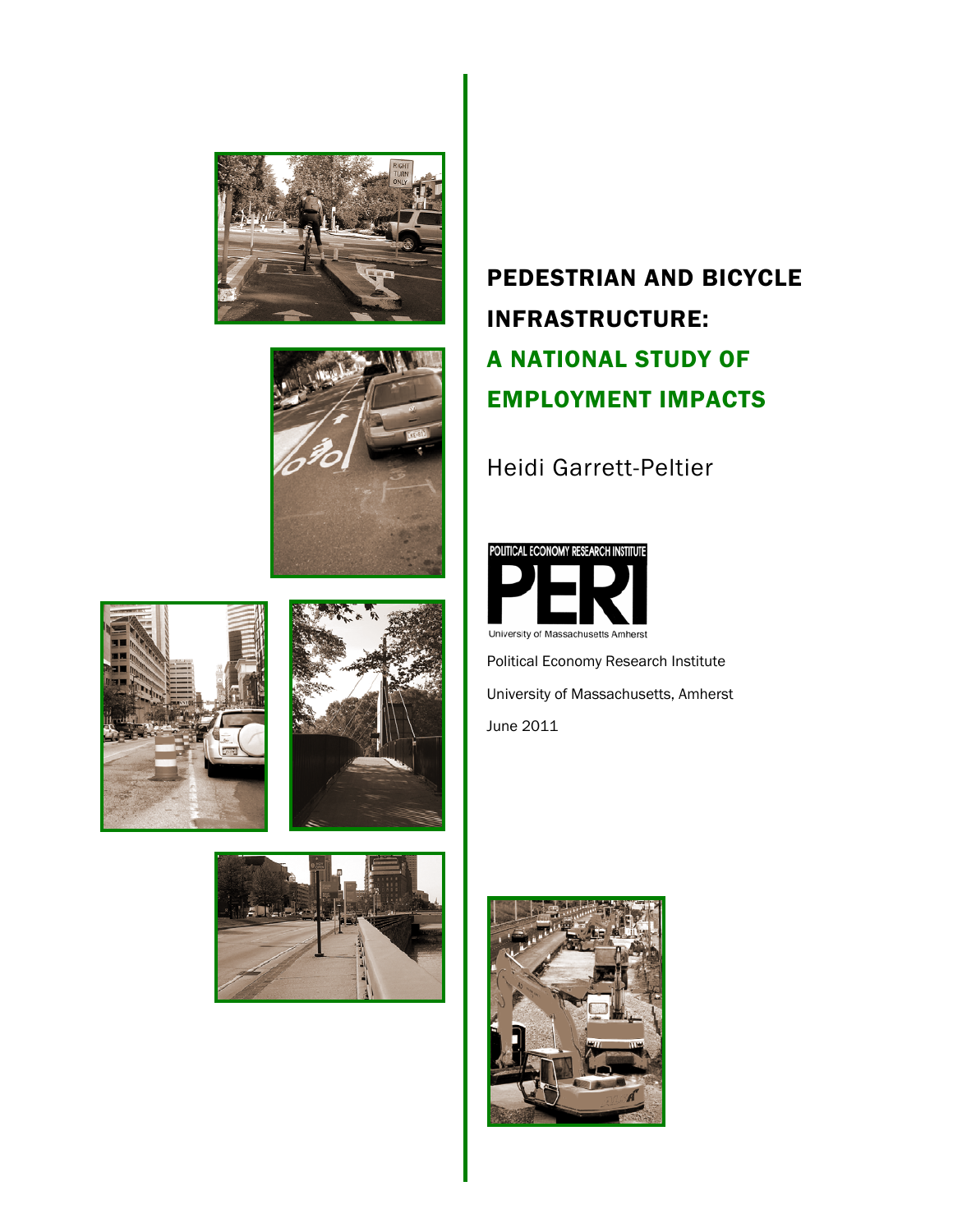

# PEDESTRIAN AND BICYCLE INFRASTRUCTURE: A NATIONAL STUDY OF EMPLOYMENT IMPACTS

## HEIDI GARRETT-PELTIER

Political Economy Research Institute University of Massachusetts, Amherst

June 2011

### EXECUTIVE SUMMARY

Pedestrian and bicycling infrastructure such as sidewalks, bike lanes, and trails, can all be used for transportation, recreation, and fitness. These types of infrastructure have been shown to create many benefits for their users as well as the rest of the community. Some of these benefits are economic, such as increased revenues and jobs for local businesses, and some are non-economic benefits such as reduced congestion, better air quality, safer travel routes, and improved health outcomes. While other studies have examined the economic and noneconomic impacts of the use of walking and cycling infrastructure, few have analyzed the employment that results from the design and construction of these projects. In this study we estimate the employment impacts of building and refurbishing transportation infrastructure for cyclists and pedestrians. We analyze various transportation projects and use statespecific data to estimate the number of jobs created within each state where the project is located.

The data for this study were gathered from departments of transportation and public works departments from 11 cities in the United States. Using detailed cost estimates on a variety of projects, we use an input-output model to study the direct, indirect, and induced employment that is created through the design, construction, and materials procurement of bicycle, pedestrian, and road infrastructure. We evaluate 58 separate projects and present the results by project, by city, and by category. Overall we find that bicycling infrastructure creates the most jobs for a given level of spending: For each \$1 million, the cycling projects in this study create a total of 11.4 jobs within the state where the project is located. Pedestrian-only projects create an average of about 10 jobs per \$1 million and multi-use trails create nearly as many, at 9.6 jobs per \$1 million. Infrastructure that combines road construction with pedestrian and bicycle facilities creates slightly fewer jobs for the same amount of spending, and road-only projects create the least, with a total of 7.8 jobs per \$1 million. On average, the 58 projects we studied create about 9 jobs per \$1 million within their own states. If we add the spill-over employment that is created in other states through the supply chain, the employment impact rises by an average of 3 additional jobs per \$1 million.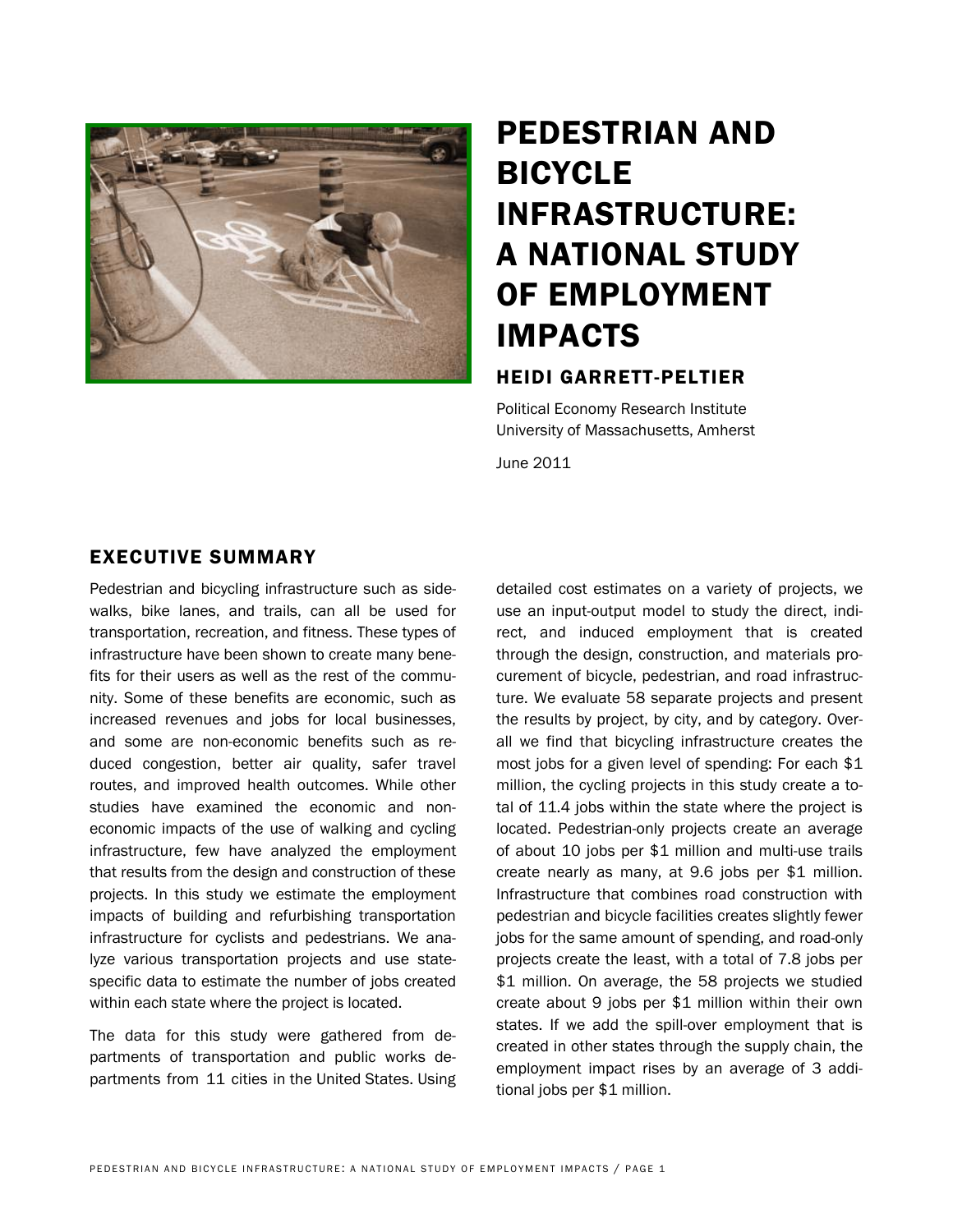### BACKGROUND

This study was undertaken in order to understand the employment impacts of bicycle and pedestrian infrastructure. In January 2009 the Political Economy Research Institute (PERI) published a study analyzing the needs and job creation effects of public investments in a wide variety of infrastructure projects, including energy, water, and transportation. $1$  However, the transportation infrastructure we considered in that study did not specifically include cycling or walking infrastructure that could be used for commuting as well as recreational purposes. In searching through the literature, we discovered that there were no studies which specifically addressed the job creation that results from building infrastructure such as bike lanes, multi-use trails, and pedestrian facilities. This study, the first of its kind, was developed to fill this need.

In this report, we estimate the jobs that are created in the construction of bicycle and pedestrian facilities. The manufacturing of the materials and equipment, the design of the facilities, and the construction and installation of each transportation project can generate a significant number of jobs in a variety of industries and occupations. Other economic impact studies have focused on the use of trails and other walking and cycling infrastructure, and the dollars that flow into a community as a result of this use. While these economic benefits can be significant, they only represent a part of the picture. A community will also experience significant employment benefits resulting from the design and construction of trails, sidewalks, bike lanes, and related projects.

Pedestrian and bicycle infrastructure offers many services both to the users of that infrastructure as well as the community at large. Cyclists, pedestrians, joggers, and others who use trails, bike lanes, and walkways to commute to work and school or for recreation and exercise, experience health benefits, reduced congestion, reduced costs for vehicle maintenance and operations, and increased travel safety.

The community benefits from bicycle and pedestrian infrastructure through increased economic activity, higher property values,<sup>2</sup> and improved environmental quality. A number of researchers have documented both these economic and non-economic benefits.

Research conducted by the Rails-to-Trails Conservancy and various state Departments of Transportation generally draws on user surveys to gauge the types of users and the revenues attributable to trail use. For example, in their "Economic Benefits of Trails and Greenways," the Rails-to-Trails Conservancy finds that economic benefits include tourism and recreation-related spending (which is a boon to businesses and increases local tax revenues), and a rise in real estate values. Other benefits include higher quality of life, environmental benefits such as buffer zones to protect water sources from pollution run-off, and mitigation of flood damage.3 A 2008 user survey of a multi-use trail in Pennsylvania showed that over 80 percent of users purchased "hard goods" such as bikes and cycling equipment in relation to their use of the trail, and some also purchase "soft goods" such as drinks and snacks at nearby establishments.4

In some areas, such as the northern Outer Banks of North Carolina, bicycle facilities partly drive tourism. A 2003 economic impact analysis of a bicycle trail system in this area focused on economic benefits such as tourist spending on food, lodging, and entertainment.<sup>5</sup> Data were gathered through user surveys and bicycle traffic counts to estimate the amount of money that tourists spent during a visit, the total number of tourists, and the proportion of tourists for whom bicycling was an important reason for the visit. The researchers found that, annually, approximately 68,000 tourists visited the area at least partly to cycle. This led to an estimate that \$60 million in tourism spending and multiplier effects came to the area

 $\overline{a}$ 

 $\overline{a}$ 

<sup>2</sup> For example, see Karendeniz (2008) for the relationship between home prices and trail proximity or Cortright (2009) for the impacts of "walkability" on home values in U.S. cities.

<sup>3</sup> Trails and Greenways Clearinghouse (2004)

<sup>4</sup> Knoch and Tomes (2008)

<sup>5</sup> Lawrie et al (2006)

<sup>1</sup> Heintz, Pollin, and Garrett-Peltier (2009)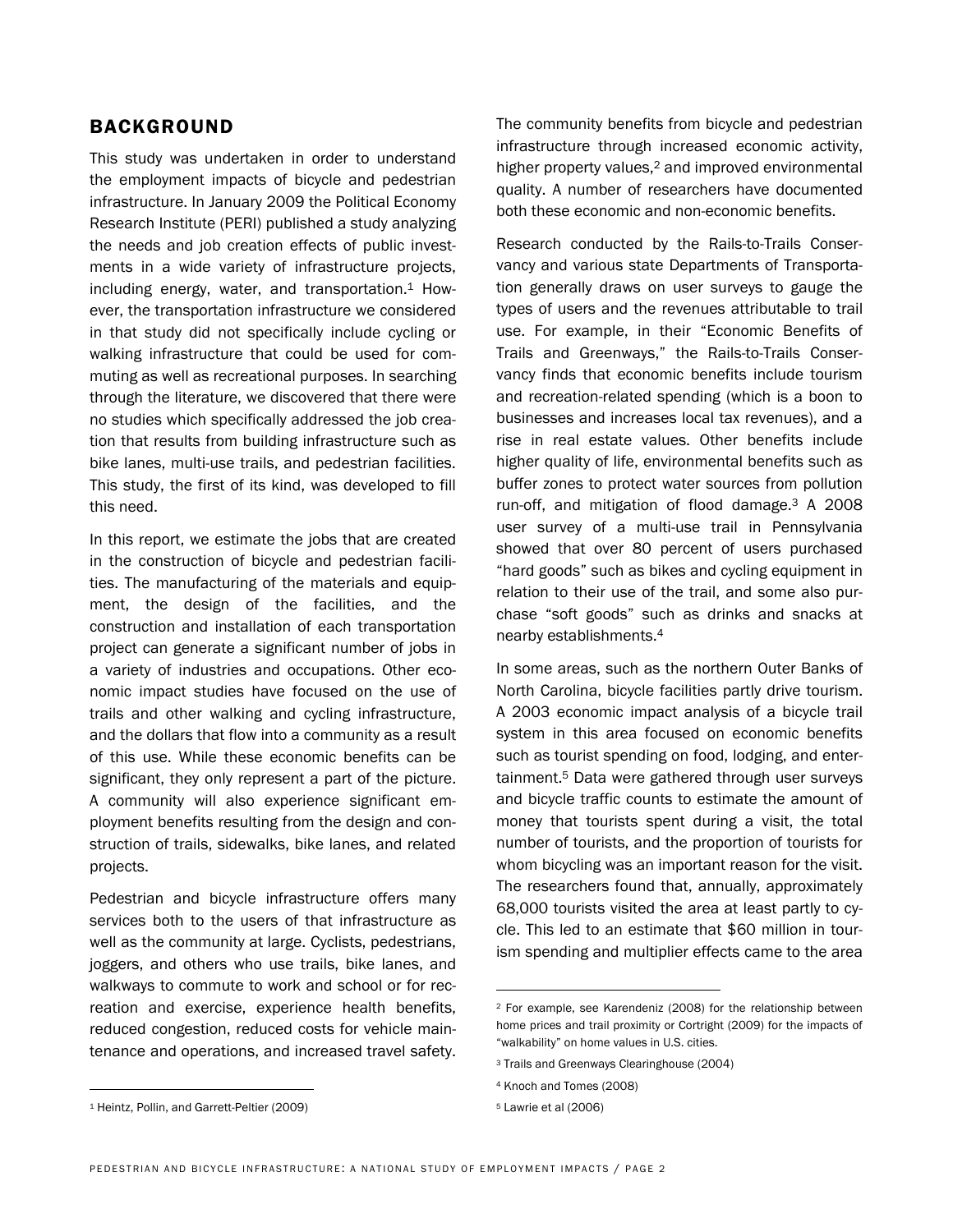in relation to the bikeways, and supported approximately 1,400 jobs.

According to a nationwide survey of over 1,000 households in rural, suburban, and urban areas, cycling and walking facilities are important to a strong majority of people.6 The Bureau of Transportation Statistics, in its October 2009 survey, found that 66 percent of people said it was "very important" to them to have sidewalks, paths, or other safe walking routes to work or school. In addition, 37 percent of people said it was "very important" and 33 percent said it was "somewhat important" to have bike lanes or paths to work and school. When asked about the importance of having pedestrian-friendly streets or boulevards in their downtown or central business district, 60 percent of respondents said it was "very important". When the sample was restricted to respondents in metropolitan areas, these percentages were even higher.

The above evidence shows that there is clearly public support for bicycle and pedestrian facilities, and that both users of these facilities as well as the rest of the community can experience benefits. As noted by the Transportation Research Board of the National Academy of Sciences:

*Transportation planning and policy efforts at all levels of government aim to increase levels of walking and bicycling. To make the best use of limited transportation funds there is a critical need for better information about two important considerations relating to bicycle facilities. The first of these is the cost of different bicycle investment options. The second is the value of the effects such investments have on bicycle use and mode share, including the resulting environmental, economic, public health, and social benefits.7*

 $\overline{a}$ 

#### DATA AND METHODOLOGY

In order to estimate the employment impacts of various pedestrian and bicycle infrastructure projects, we start by following the methodology outlined by the Transportation Research Board (TRB). In its 2006 report, "Guidelines for Analysis of Investments in Bicycle Facilities," the TRB examines three categories of bicycle facilities: on-street facilities such as bike lanes and shared streets; off-street facilities such as trails adjacent to roads or converted rail trails; and bicycle equipment such as signs, signals, and parking. The data for the TRB report were gathered from various sources including transportation professionals, a literature review, and industry information from completed projects and bid prices. Among the cost data collected by the TRB are detailed capital costs for construction of bicycle facilities, including such line items as clearing and grubbing, pavement removal, crushed stone, concrete pavement, and thermoplastic pavement markings.

Following the guidelines established by the TRB, we gathered detailed price data on various components of design and construction of cycling, walking, and road infrastructure, including paving materials, signage, structures (such as bridges), equipment such as bollards and bike racks, and services such as engineering and traffic maintenance. We partnered with America Bikes to gather transportation project data from a variety of small and large cities nationwide. Together we contacted city planning departments and personnel in Departments of Transportation. We compiled data on bid prices and costs for completed projects including bike lanes, sidewalks, multi-use paths, other bicycle and pedestrian improvements, as well as construction and resurfacing of roads that did not include bicycle or pedestrian components. The cost data were very detailed, generally including dozens or sometimes hundreds of line items per project, including specific dollar amounts for each construction project input.

This report includes data on a total of 58 projects from 11 cities nationwide. In total, we contacted transportation officials in 90 cities. Of these, 55 responded with a willingness to contribute to this

<sup>6</sup> Bureau of Transportation Statistics (2009)

<sup>7</sup> National Cooperative Highway Research Program, "Guidelines for Analysis of Investments in Bicycle Facilities," Transportation Research Board of the National Academies, Report 552, 2006.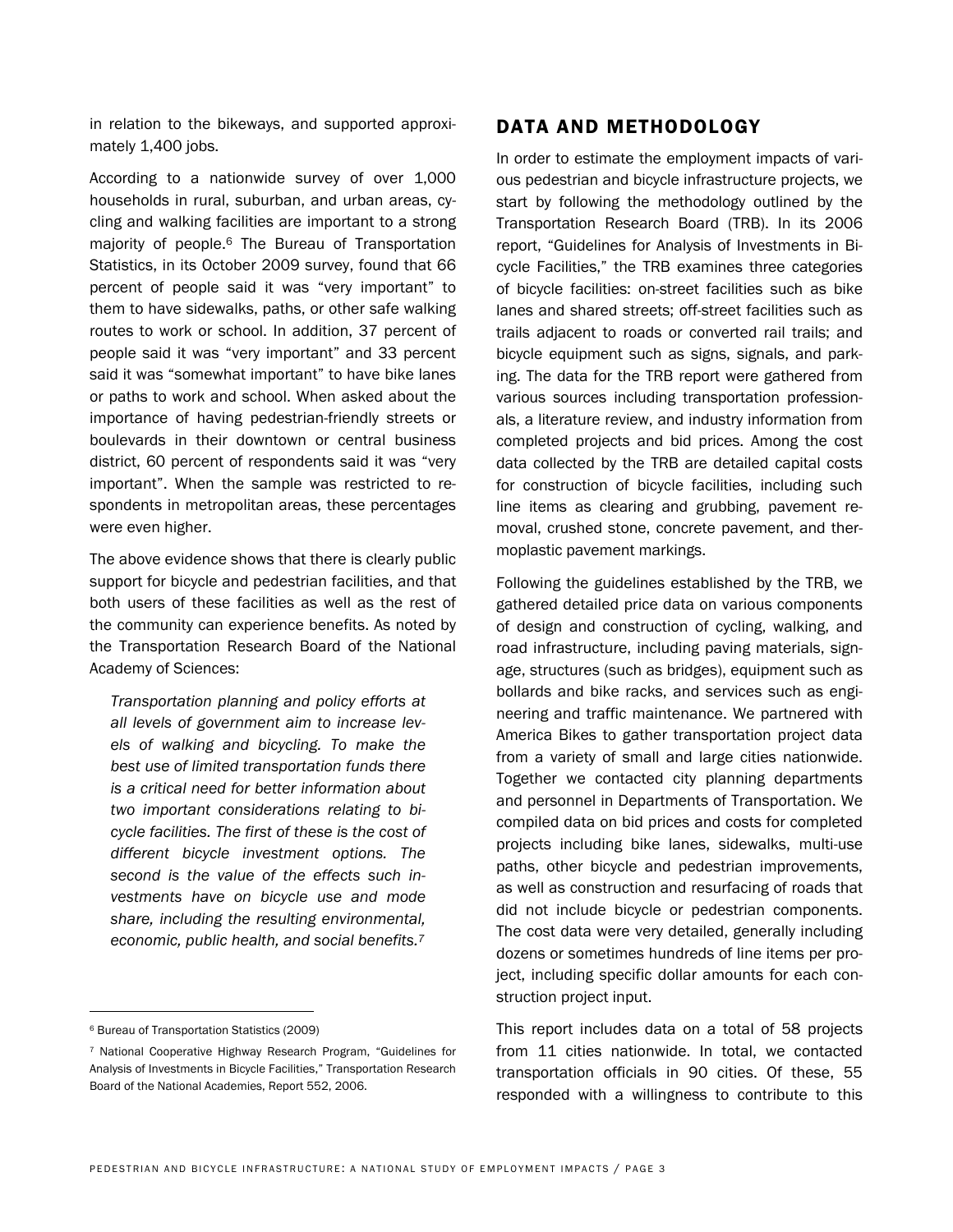research project. The data requirements for this rigorous project-by-project analysis were substantial, and this ultimately limited the number of cities that were able to provide sufficiently detailed cost data over multiple project types. Twenty were able to send in some data, and we selected the 11 cities that sent the most complete data.<sup>8</sup> The cities included in this analysis are:

- Anchorage, Alaska
- Austin, Texas
- **Baltimore, Maryland**
- **Bloomington, Indiana**
- Concord, New Hampshire
- Eugene, Oregon
- **Houston, Texas**
- **Lexington, Kentucky**
- Madison, Wisconsin
- **Santa Cruz, California**
- Seattle, Washington

We analyzed three to six projects in each of these cities. For most projects we had cost estimates from multiple sources (for example, an estimate from a city engineer as well as multiple bids from contractors) and in those cases we used the average of the cost estimates for each project.

While we followed the TRB report's methodology in collecting and assembling cost data, our analysis differs from the TRB report in three significant ways. First, this study focuses only on the capital costs of building transportation infrastructure, and does not include the ongoing maintenance and use of bicycle facilities as does the TRB report. Secondly, we evaluate not only bicycle infrastructure but also pedestrian and road infrastructure. And thirdly, we extend the TRB methodology of cost assessment by estimating employment impacts. The TRB analysis does not include job creation. We now turn to the methodology for developing our employment estimates.

Once we assembled the detailed cost data on our 58 projects, we used an input-output model to estimate

 $\overline{a}$ 

the employment effects of these projects. The inputoutput (I-O) model allows us to assess the economywide impacts of various activities. In addition to the direct jobs that are created in the engineering and construction firms involved in infrastructure projects, jobs are created in the supply chain of these industries, which we call indirect jobs. These indirect jobs are in industries such as cement manufacturing, sign manufacturing, and trucking. Furthermore, as workers in the direct and indirect industries spend their earnings, they create demand in industries such as food services and retail establishments, which we call the induced effects. The I-O model captures not only the direct employment and output effects of an activity, but also the indirect and induced effects, and therefore provides a more complete picture of the impacts resulting from infrastructure spending. Table 1 contains a list of the direct and indirect industries that experience the greatest job creation as a result of building bicycle, pedestrian, and road infrastructure.

The model we used for this research is IMPLAN version 3, an I-O model built primarily from U.S. Bureau of Economic Analysis (BEA) data along with additional data sources. The BEA, through its Economic Census as well as other surveys, collects data from millions of businesses nationwide which it compiles into inputoutput accounts that show supply linkages between approximately 500 industries, as well as demand relationships between consumers (individuals, businesses, and governments) and these industries. We have used the IMPLAN model for past research projects including studies of clean energy investments, environmental regulation, and state taxes,<sup>9</sup> and our employment estimates have been shown to be consistent and accurate as demonstrated most fully through the large-scale statistical research we conducted for the U.S. Department of Energy.

For this analysis, we used the IMPLAN I-O model with 2008 data (the most recent available at the time the analysis was performed). For each of our 11

 $\overline{a}$ 

<sup>8</sup> By "complete" we mean that the data for each project contained very detailed descriptions and costs for the project inputs, and that multiple project types were provided by the city, allowing us to study the variation between projects within a city.

<sup>9</sup> See, for example: Pollin, Heintz and Garrett-Peltier (2009); Heintz, Garrett-Peltier, and Zipperer (2011); Thompson and Garrett-Peltier (2010)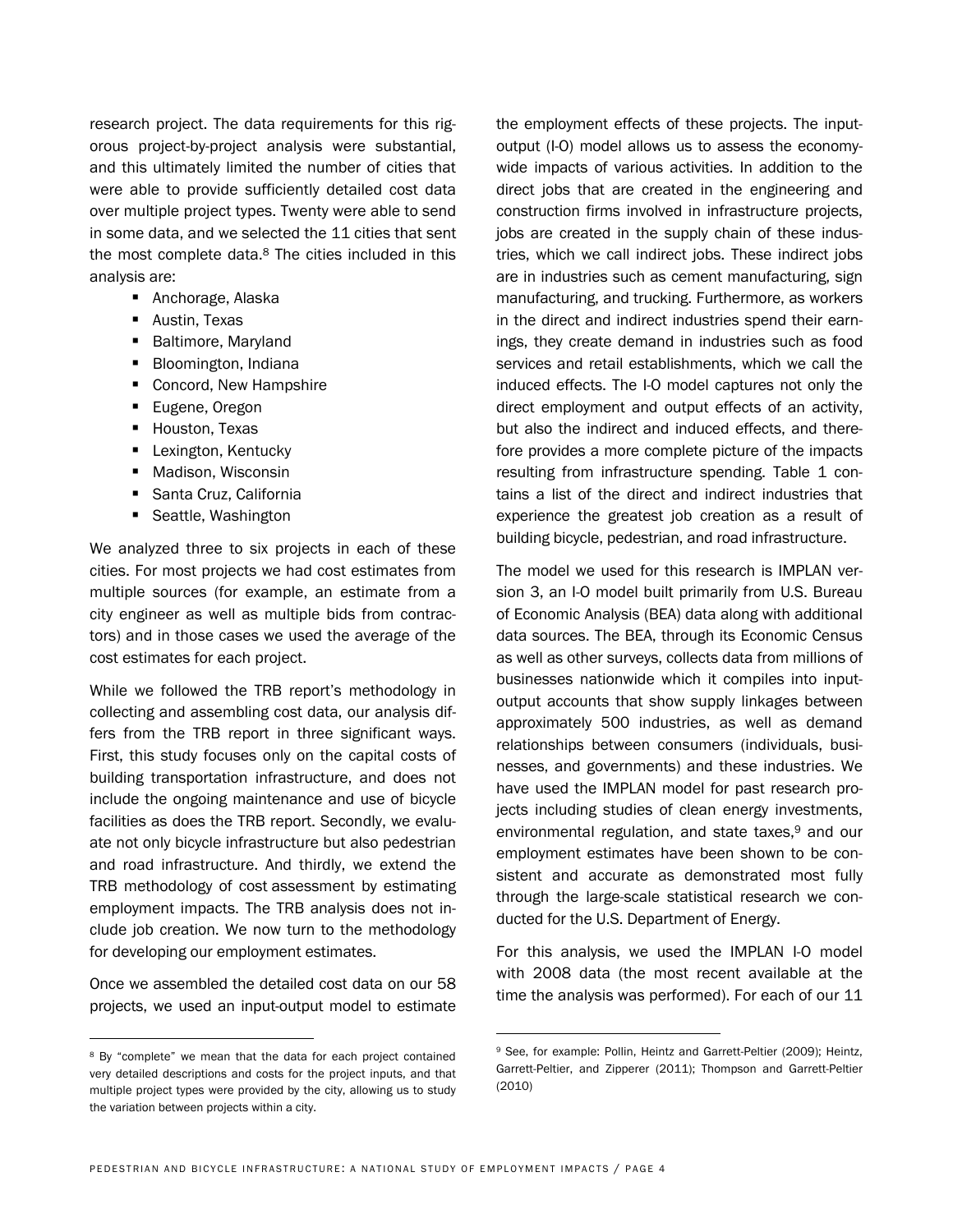locations, we used the data specific to that state. In order to be able to use the I-O model, we first had to assign industry codes to each of the projects' cost categories. The data provided to us were very detailed, and enabled us to identify the type of product or material for each item in the construction project. Once we determined which industry would manufacture or provide each item in the project, we assigned an industry code to that item. For example, we assigned individual industry codes to materials such as hot-mix asphalt and thermoplastic pavement markings. We first categorized each cost according to the North American Industrial Classification System (NAICS), an industrial coding system developed by the Census Bureau and used by Federal statistical agencies. We then used the NAICS-IMPLAN concordance to model the project within IMPLAN. Thus for each of our 58 projects, we constructed very detailed industry purchasing patterns and then used the model and data specific to that state to estimate the employment impacts of those purchases.

Using the I-O model, we estimated the direct and indirect employment effects. In order to compare effects between different areas and projects, we use a standard spending amount of \$1 million. Thus in reporting our employment impacts we show the number of full-time equivalent jobs that are created for each \$1 million of spending on any given project.

To estimate the induced effects we used statespecific data on imports and exports to generate state-specific multipliers. The induced effect estimates the employment and output that result when workers in the direct and indirect industries spend their earnings on items such as food, clothing, and healthcare. In previous work, we found that the induced effect was equal to 40 percent of the combined direct and indirect effects at the national level.10 At the local (city or state) level, however, the induced effect will be lower than the national induced effect, since workers spend their earnings on goods which are imported not only from overseas but also from out-of-state. We adjusted the induced effects

 $\overline{a}$ 

downwards by using the ratio of local (state) supply to local (state) demand for each of our data sets. The state-specific induced effects in this study range from a low of 28 percent (Alaska) to a high of 38 percent (Maryland). On average, the induced effects at the state level were about three-quarters the national induced effects, or about 31 percent of the combined direct plus indirect employment. As discussed below, the indirect effect is also lower at the state level than the national level, something that is explicitly captured in the model since we use state-specific data.

Finally, in order to eliminate any variation in the data that results strictly from regional price differences, we converted all of the project data into shares of the total project cost. So, for example, rather than inputting the number of dollars that were spent on asphalt for project X, we inputted the percentage of the total project cost that was attributable to asphalt. In this way we can compare projects whose budgets are of different magnitudes as well as comparing results across cities. As long as the composition of a certain type of project (in terms of materials, equipment, and services) is similar across cities, any regional price differences will not affect the results of the analysis.

#### RESULTS AND DISCUSSION

#### Employment Impacts

In the tables below, we show the employment impacts for various types of projects. In all cases, we present the level of job creation, in terms of full-timeequivalent positions, that results from spending the same amount, \$1 million, on any given project. By using a consistent spending amount such as this, we can more readily see the differences in job creation that are attributable either to the type of project or to the city. Below we will discuss the sources of this variation.

In Table 2, we present the average employment impacts for different types of projects. We analyzed a total of 58 projects in 11 cities. We first estimated the employment impacts of each individual project,

<sup>10</sup> For example, see the discussion in "Green Prosperity" by Pollin, Wicks-Lim, and Garrett-Peltier, available at www.peri.umass.edu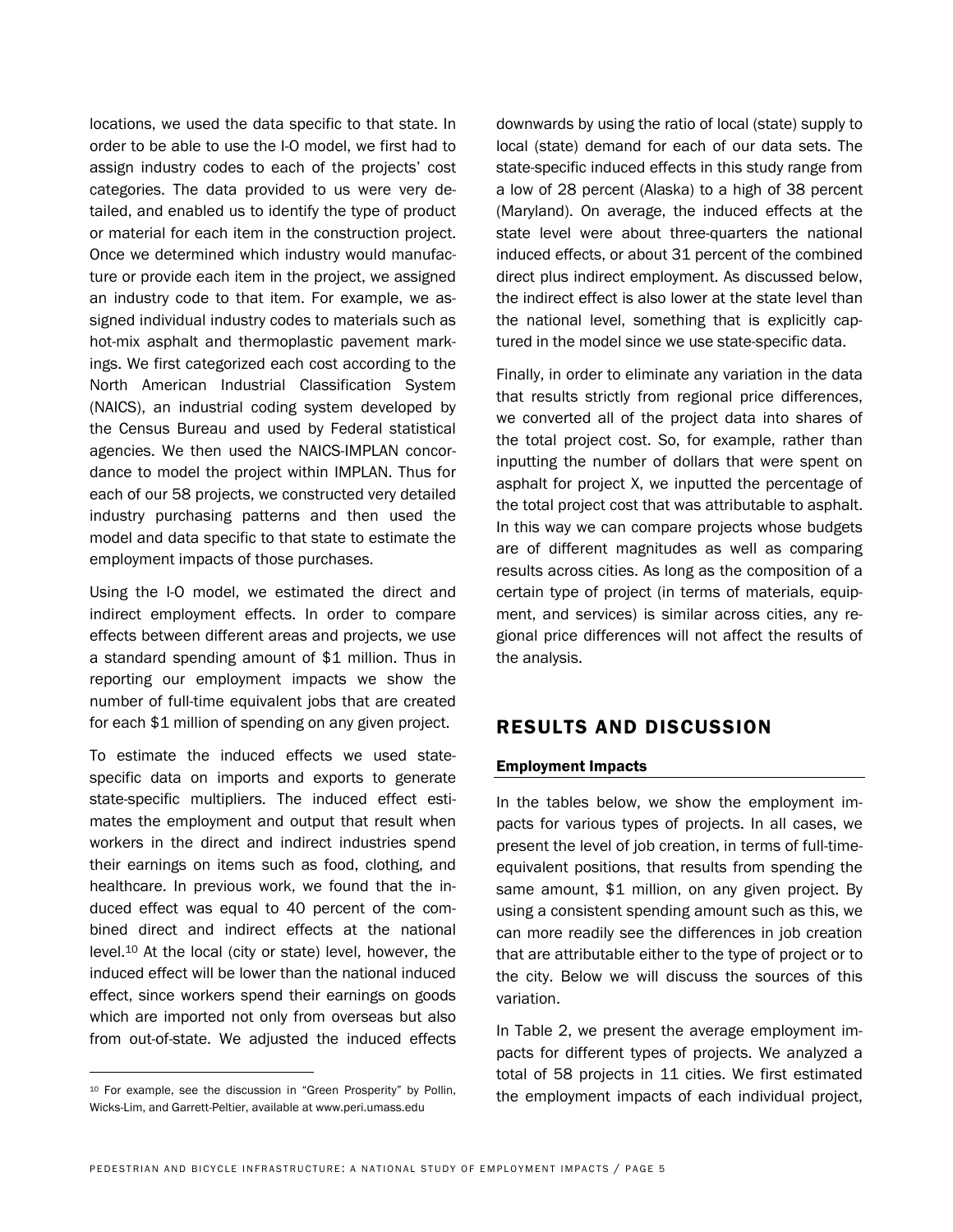then grouped similar project types. In the table we see that for all projects, the average level of job creation is 4.7 direct jobs, 2.1 indirect jobs, and 2.1 induced jobs, for a total of about 9 jobs per \$1 million spending. It is important to keep in mind that these estimates are averages of the specific projects, and that they reflect only the jobs created within the state in which the project is undertaken. Below we will discuss how these estimates differ from employment impacts at the national level using the national data set.

The projects listed in Table 2 include a range of transportation infrastructure. Among them are roadonly projects (such as widening an existing road or repaving/resurfacing roads that do not have either bike lanes or sidewalks), road projects that include pedestrian components such as sidewalks, road infrastructure with both pedestrian and bicycle components such as bike lanes and signage, projects that are uniquely pedestrian facilities (such as refurbishing sidewalks or improving pedestrian crossings), others that are specific to cycling (such as adding or marking bike lanes), multi-use trails which could either be alongside (but separate from) a road or offroad trails such as converted rail trails, and on-street facilities that are for both bicycling and walking but do not include road construction itself (such as refurbishing or expanding sidewalks and bike lanes).

For each project category, we list in Table 2 the number of projects as well as the direct, indirect, induced, and total employment impacts per \$1 million spending. We see that the largest category in terms of number of projects is road construction with bicycle and pedestrian facilities. In fact, many of the cities we contacted informed us that the majority of their road projects now include at least some component of biking or walking infrastructure, be it sidewalks, wide shoulders, or designated bike lanes. Out of our 58 total projects, 13 (or 22%) were roads with pedestrian and bicycle facilities. The next largest group was road-only projects, which consisted of 11 total projects or 19% of the total. That was followed by pedestrian-only projects (10) and then road infrastructure with pedestrian components (9). We also collected data on nine multi-use trails in six cities.

Finally, the data included a small number of bikeonly projects (4) and on-street projects that had both cycling and walking components but no other road construction elements (2).

We see from the table that the greatest level of job creation is for infrastructure projects that are specific to cycling, such as creating or refurbishing bike lanes. This category results in an average of 6 direct jobs per \$1 million spending, plus 2.4 indirect jobs and 3 induced jobs for a total of 11.4 jobs created for each \$1 million spent on bicycling infrastructure. The lowest level of job creation is for road-only projects such as repaving or widening roads. This type of infrastructure creates 4 direct, 1.8 indirect, and 1.8 induced jobs, for a total of 7.8 jobs per \$1 million spent on road-only infrastructure. The remaining projects, which consist of various elements of pedestrian and/or cycling facilities, range from job creation levels of 4.2 direct jobs and 8.4 direct, indirect, plus induced jobs (for on-street biking and walking) to 5.2 direct jobs and 9.9 total jobs including the direct, indirect, and induced effects (for pedestrian-only infrastructure). Thus, on average, these various transportation infrastructure projects create between 8 and 11 total jobs for each \$1 million spent. The job creation effects are higher for bicycle-only and pedestrian-only facilities and are lowest for road-only facilities. Below we will discuss reasons for these differences.

Next we turn our attention to specific project categories in each of the 11 cities from which we gathered data. As we see from the city tables, the job creation effects of projects in some cities are quite different from the national average. We saw above that pedestrian and bicycle infrastructure creates, on average, more jobs for a given level of spending than road-only projects. We also saw that, on average, bicycle-only and pedestrian-only infrastructure create the most jobs, followed by off-street multi-use (bike/ped) trails. When we evaluate the impacts within each city, however, we sometimes find that these relationships change. For example, in Anchorage, Alaska, the city's one road-only project actually created more jobs than projects that included pedestrian and/or bicycle components. In Bloomington,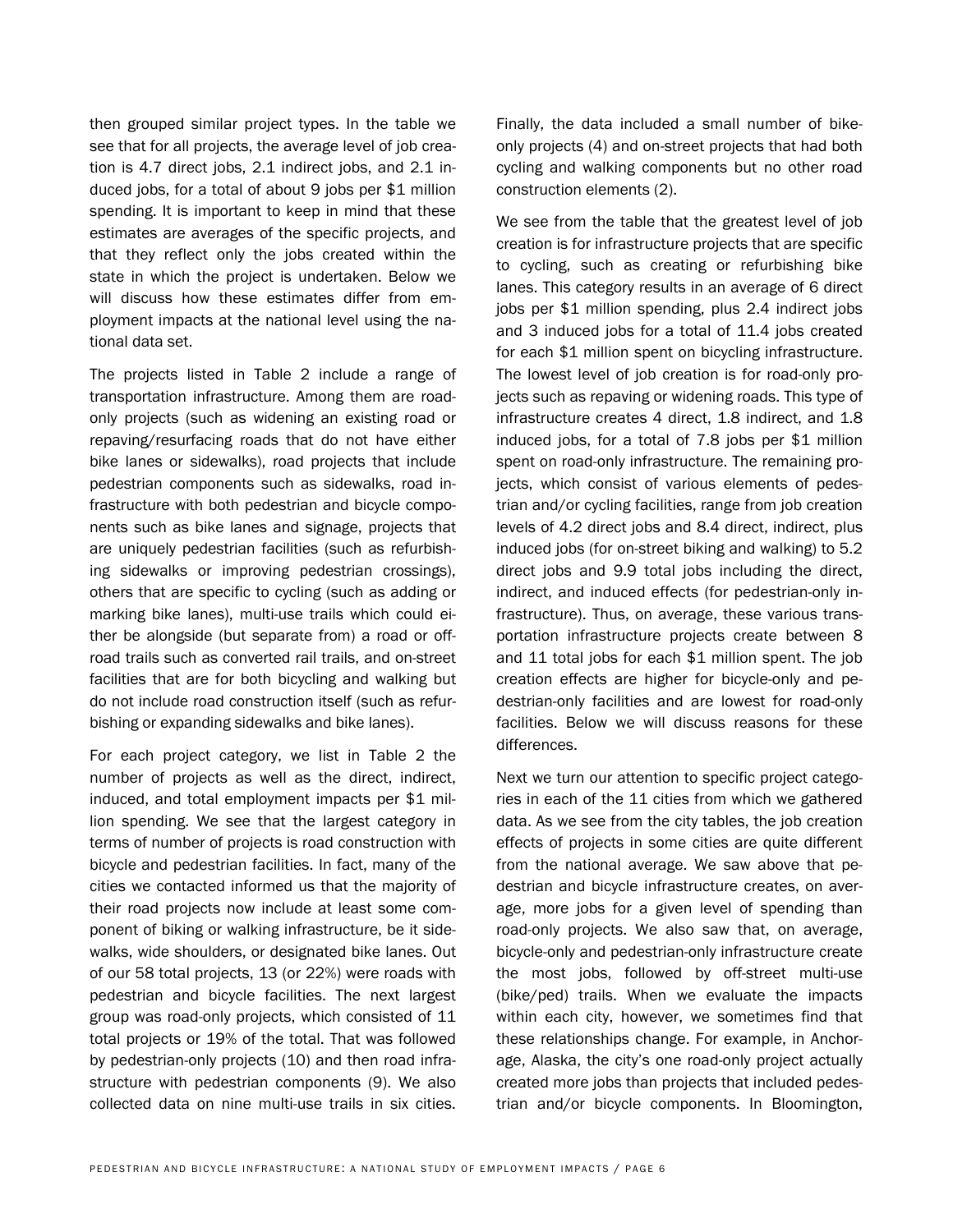Indiana, we find that the city's one road-only project created slightly more jobs per given amount of spending than either of the city's two road projects that contain bicycle and pedestrian facilities. However, we also see that Bloomington's two trail projects and one pedestrian-only facility each generated more employment than any of the three projects that included a road element, and that the employment impacts of all six projects in this city had a relatively narrow range, from about 7.3 to 9.0 jobs per \$1 million. Below we discuss the reasons for the overall differences in the numbers of jobs created.

Out of the 11 cities we studied, seven cities were able to provide data on projects that were roadspecific and did not contain any pedestrian or bicycling facilities. Out of these seven cities, we found that in only one city, Anchorage, Alaska, the road-only project actually created more employment than all other transportation projects. In the other six cities, cycling and/or walking infrastructure created more jobs per \$1 million than road-only infrastructure. As explained in more detail below, the cycling and walking infrastructure projects analyzed for this study generally create more jobs than road infrastructure because of their relative labor intensity and lower leakages (purchases made out-of-state). In the case of Anchorage, the road project (resurfacing an existing road) was relatively labor-intensive and the materials were almost completely sourced from in-state suppliers. The bicycle and pedestrian facilities, on the other hand, involved more goods imported from out-of-state, such as some lighting fixtures and aluminum products.

Of the 58 projects studied, the lowest job total job creation was 5 total jobs per \$1 million, for road-only infrastructure in Santa Cruz, California. The highest was over 14 total jobs per \$1 million, for cycling infrastructure in Baltimore, Maryland. The median level of total job creation for our 58 projects was about 9 jobs per \$1 million.

#### **Discussion**

There are three main reasons why employment impacts could differ between types of projects and between cities. These are:

- **Labor intensity**
- **Leakages (spending on goods from out-of**state)
- Wage differences

Labor intensity refers to the ratio of labor to capital (materials, plant, and equipment). In labor-intensive industries such as construction and engineering, more of the total dollars spent go to wages and salaries. In more capital-intensive industries such as cement manufacturing, relatively fewer dollars are spent on salaries and more are spent on materials and equipment, in comparison to labor-intensive industries. Thus in the projects we studied, the infrastructure with higher labor intensity of production will create more jobs for a given level of spending. This is the primary reason why pedestrian-only and bicycleonly infrastructure create more jobs than road-only projects. For the former types, a greater portion of the spending is used to employ construction workers and engineers, both labor-intensive industries. In the latter, a greater proportion of the total spending is used for materials such as asphalt and stone products. Thus, for example, a bike path which requires a great deal of planning and design will generate more jobs for a given level of spending than a road project which requires a greater proportion of heavily mechanized construction equipment and relatively less planning and design. Engineering and related services are labor-intensive items, thus projects whose budgets have a higher percentage of these services will create more jobs.

The other reason for variation in the employment impacts presented here is leakages. When purchases of materials are made, some of these materials are supplied by in-state businesses, creating jobs within the city and state. However, there is some amount of "leakage", or flow of dollars out of the state, resulting from purchases of goods that come from other states or countries. When a higher percentage of goods can be provided by in-state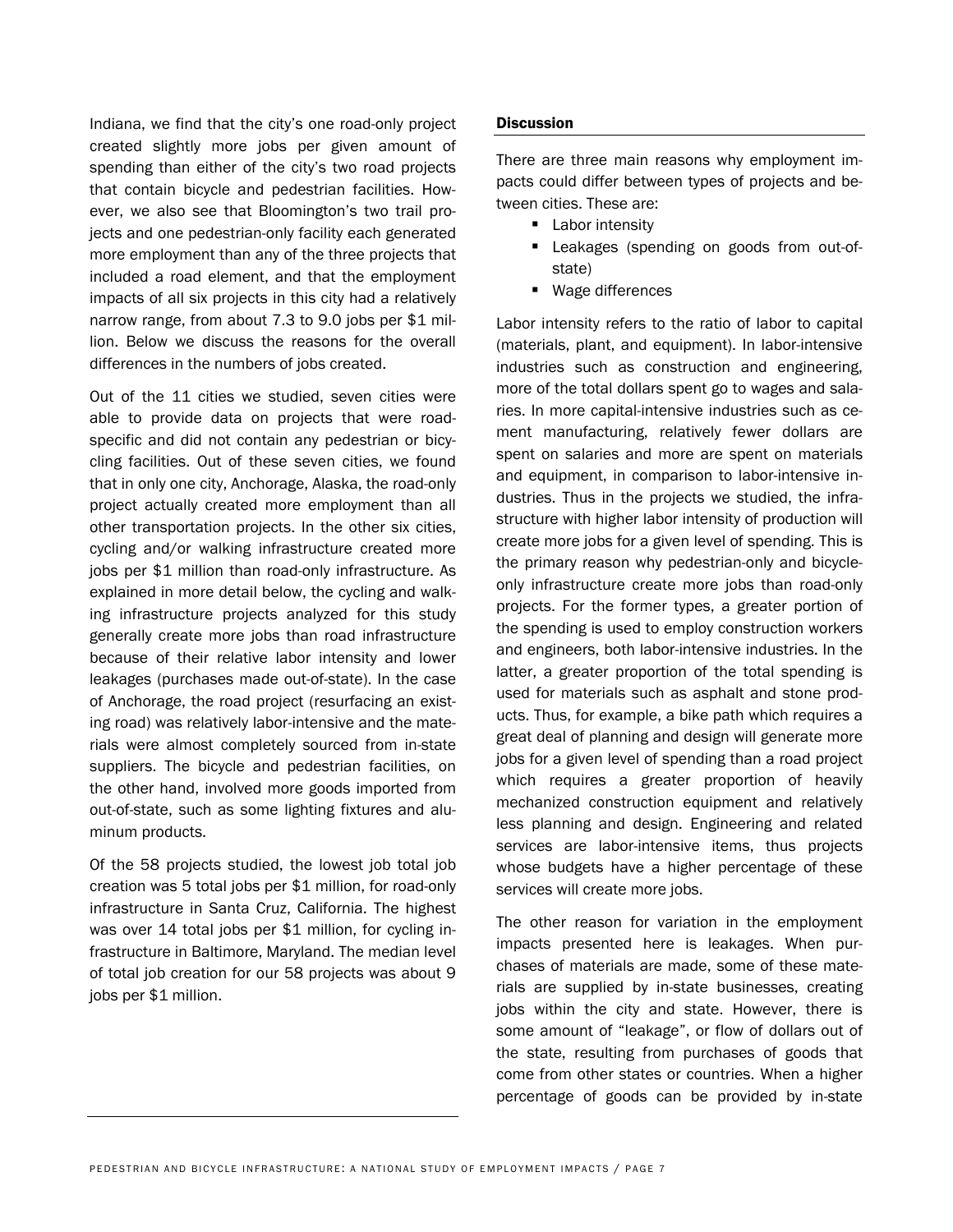suppliers, the leakages are lower and the total instate employment effect is higher. For example, some of the materials needed to build a road include asphalt, stone, and iron manhole covers. If a road is being built in California and all of these products can be bought from companies in California, then jobs will be created in the state. If, however, some of these products need to be purchased from suppliers in another state, then some jobs will be created in that state and fewer jobs will be created in California. These out-of-state purchases are considered "leakages" and reduce the in-state employment impact.

The leakages appear as lower indirect effects and lower induced effects. A city such as Anchorage, Alaska, which has to source some of its project inputs from other states, will have lower indirect and induced job creation within the state. As mentioned above, even within a city such as Anchorage, there can be differences between projects in the extent to which goods are sourced from in-state or out-of-state suppliers. For the sake of comparison, after using state-specific data to estimate our 58 separate projects, we also estimated the same projects using IMPLAN v3 with the 2008 U.S. national data set. When we use the national data, jobs that are created through interstate trade are captured -- there are no leakages from purchases made from other states. Thus in our example of the road-building project in California, the national estimate would capture both the jobs created in California as well as the jobs created in Arizona, Oregon, or any other state which supplies goods for the road building project in California. However when we use the California data set, we estimate only the jobs created in California. This is an accurate estimate of the in-state job creation but understates the full job-creation effect of the project. The employment effects of using state data in comparison to national data are presented here:

As we see from the table, the direct jobs are nearly identical when using the national data set versus averaging the results of the state data. However, once we estimate the indirect and induced effects, we see a large difference. The national employment impact for indirect jobs is nearly twice as high (close to four jobs using the national data, compared to just over two jobs using the average of the state results). This difference captures the out-of-state leakages. At the national level, the only leakages are out of the country, while interstate trading creates jobs. At the state level, interstate trading creates jobs in other states, and therefore is not captured in the employment impacts of the state being studied.

The overall estimated employment effects of the projects studied here would therefore be higher if we counted indirect and induced employment creation in other states. As we see in the table above, nearly two additional indirect jobs are created in other states for each \$1 million spent on these types of projects. Furthermore, because the induced effects also suffer from leakages, more than one additional job is created out of state through the induced effect for each \$1 million spent on the projects studied here. If we added the jobs that are created in other states, both indirectly and through the induced effect, the 58 projects studied here would create an average of 3 additional jobs, or 32 percent greater employment creation, for each \$1 million spent on transportation infrastructure.

The third reason why projects can differ in their jobcreation potential is wage differences. It is beyond the scope of this study to evaluate differences in pay between various industries and cities. Therefore we cannot conclude whether or not wage differences play a role in explaining the variation in employment impacts among the projects presented here.

| Comparison of state employment impacts to<br>national employment impacts | Number of<br>projects | Direct jobs per<br>\$1 million | Indirect jobs per<br>\$1 million | Induced jobs<br>per \$1 million | Total jobs per<br>\$1 million |
|--------------------------------------------------------------------------|-----------------------|--------------------------------|----------------------------------|---------------------------------|-------------------------------|
| Average of all projects using state data                                 | 58                    | 4.69                           | 2.12                             | 2.15                            | 8.96                          |
| Average of all projects using national data                              | 58                    | 4.53                           | 3.93                             | 3.38                            | 11.84                         |
| % above state effects                                                    |                       | $-3%$                          | 86%                              | 57%                             | 32%                           |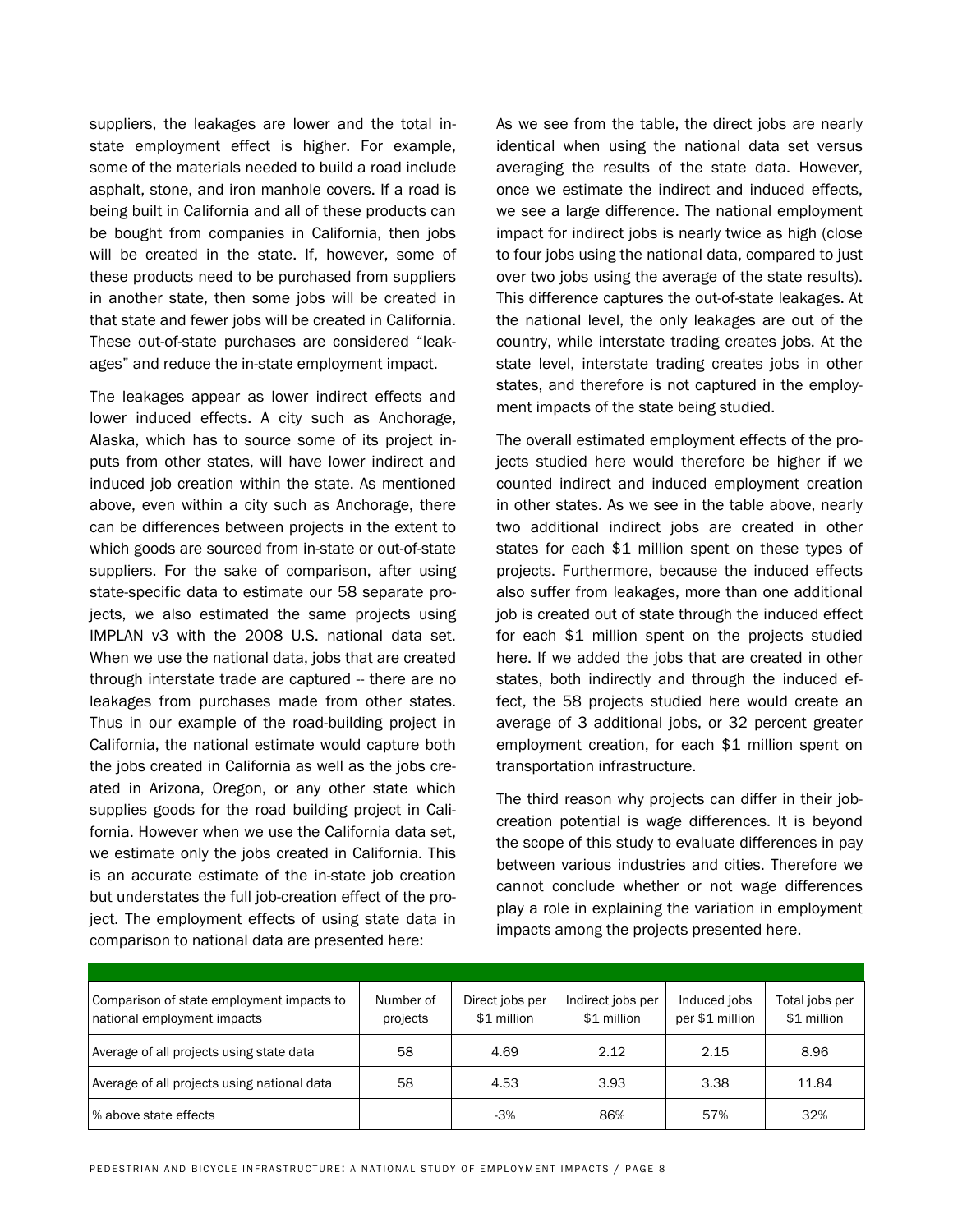One other point that deserves mention here is the difference between the employment estimates from the 58 transportation projects in this study and the results we obtained in our national study of infrastructure investments published in January 2009.<sup>11</sup> In the earlier study, we found that nationally, road infrastructure construction created about 19,000 jobs per \$1 billion investment (or 19 jobs per \$1 million, since the model is linear). In the 58 projects analyzed in this report, on average nine jobs are created per \$1 million, or 12 jobs if we incorporate the job creation from out-of-state purchases. In the 2009 study, we used national data from 2006, while in this study we use state data from 2008. This may account for some of the variation in these estimates. However the main reason for this difference stems from the level of detail at which we analyzed the transportation infrastructure investments. In the earlier study, our estimate was derived from an employment multiplier which included all types of infrastructure construction, whereas in this study we collected very detailed costs on materials, design, construction, and other services. The resulting employment estimates are therefore much more specific to the particular projects we studied and vary from our earlier, more general national estimate.

Finally, the impacts studied in this report are specific to the design and construction of roads, bicycle, and pedestrian facilities. They do not consider the ongoing maintenance and use of these facilities. As mentioned above, other studies have estimated the economic benefits and non-economic impacts of the use of bicycling and pedestrian facilities, including revenues and jobs for local bike shops and other businesses. In addition to the use impacts, there is also employment associated with maintenance of these facilities, such as grounds-keeping. In short, the employment effects of bicycle and pedestrian infrastructure presented in this study represent only one portion of the total impacts.

#### CONCLUSION

The U.S. is currently experiencing high unemployment, unsustainable use of carbon-based energy, and a national obesity epidemic. All three of these problems can be partly addressed through increased walking and cycling. Providing pedestrian and cycling infrastructure for the purposes of commuting, recreation, and fitness, is arguably more important than ever before. In addition, this study finds that designing and building this infrastructure can also address the problem of unemployment, by creating jobs for engineers, construction workers, and workers who produce the asphalt, signs, and other construction materials.

We collected data from departments of transportation and public works departments in 11 cities nationwide and evaluated 58 separate projects. These projects ranged from road construction and rehabilitation, to building new multi-use trails and widening roads to include bike lanes and sidewalks. Using an input-output model with state-specific data, we estimated the employment impacts of each project and presented the results by project, by city, and by type. We found that on average, these various transportation infrastructure projects create 9 in-state jobs for each \$1 million of spending and an additional 3 jobs if we include out-of-state effects. In addition, we found that the highest level of job creation was for bicycle-only infrastructure such as building or refurbishing bike lanes. These projects created up to 11.4 jobs per \$1 million when we consider only in-state effects. This was followed by pedestrian-only infrastructure (such as sidewalks and pedestrian crossings) and multi-use trails, which created close to 10 jobs for each \$1 million spent on the project. These findings suggest that when confronted with a decision of whether or not to include pedestrian and/or bicycle facilities in transportation infrastructure projects, planning officials should do so, not only because of the environmental, safety, and health benefits but also because these projects can create local jobs.

 $\overline{a}$ 

<sup>11</sup> Heintz, Pollin, and Garrett-Peltier (2009)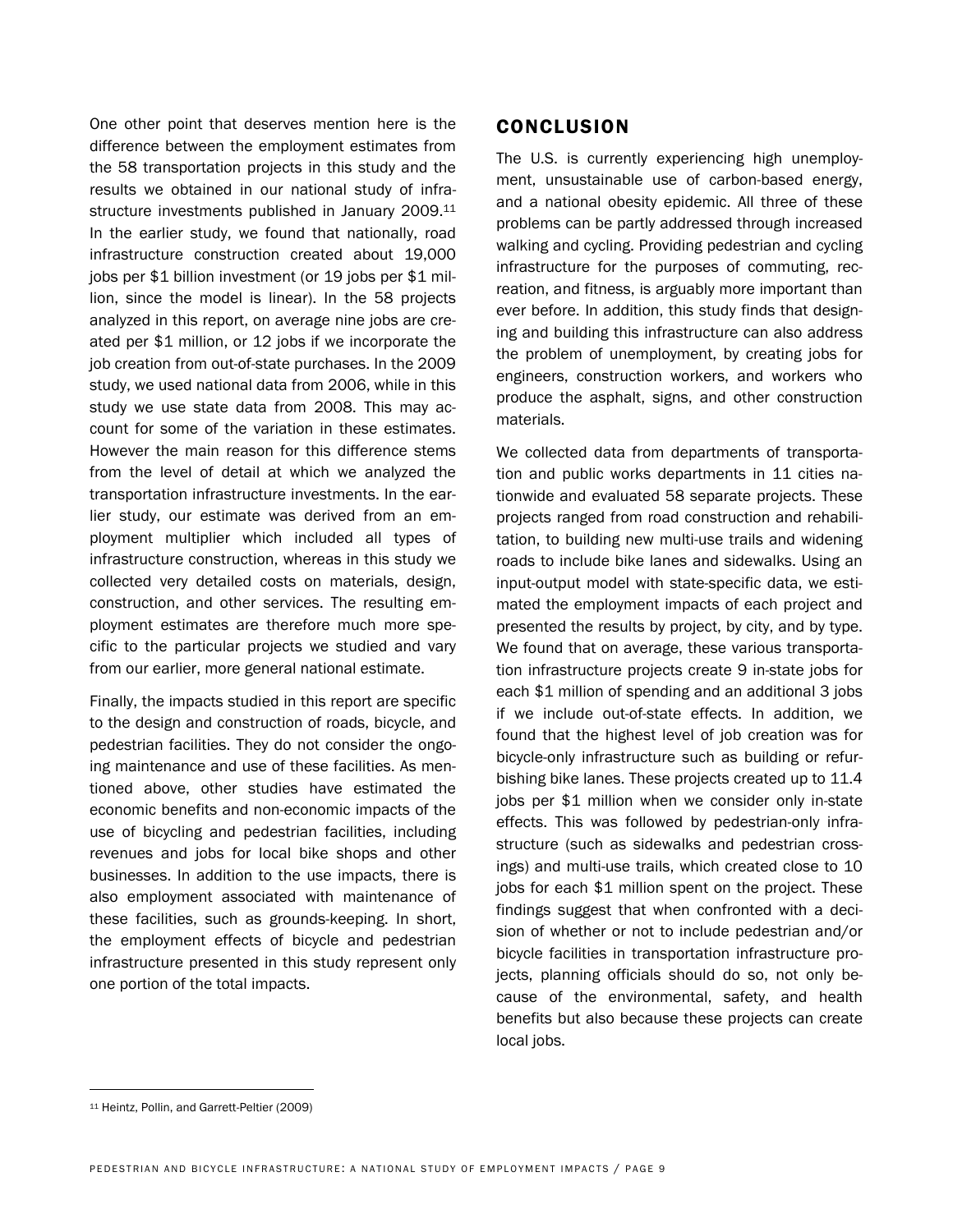## TABLES

Table 1. Top 20 industries: direct and indirect job creation from bicycle, pedestrian, and road infrastructure

| Construction of other new nonresidential structures                                 |
|-------------------------------------------------------------------------------------|
| Cut stone and stone product manufacturing                                           |
| Concrete product manufacturing (not including ready-mix concrete or concrete pipes) |
| Ready-mix concrete manufacturing                                                    |
| Greenhouse, nursery, and floriculture production                                    |
| Architectural, engineering, and related services                                    |
| Asphalt paving mixture and block manufacturing                                      |
| Other support services (includes traffic maintenance)                               |
| Concrete pipe, brick, and block manufacturing                                       |
| Sign manufacturing                                                                  |
| Plastics product manufacturing (other than pipes, bottles, packaging materials)     |
| Wholesale trade businesses                                                          |
| Transport by truck                                                                  |
| <b>Employment services</b>                                                          |
| Food services and drinking places                                                   |
| Services to buildings and dwellings                                                 |
| Management of companies and enterprises                                             |
| Real estate establishments                                                          |
| Maintenance and repair construction of nonresidential structures                    |
| Accounting, tax preparation, bookkeeping, and payroll services                      |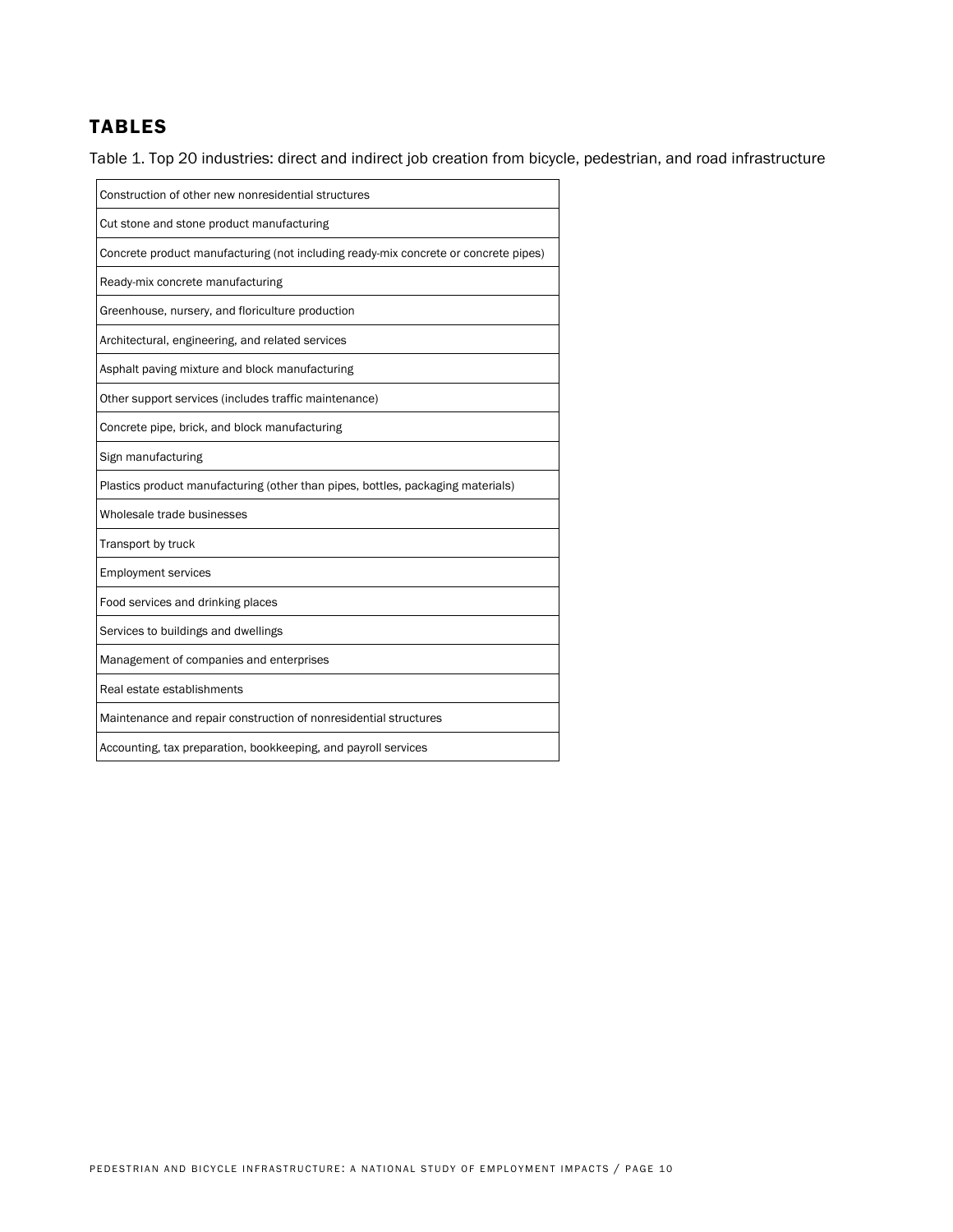| Table 2: National Average Employment Impacts by Project Type |  |  |  |
|--------------------------------------------------------------|--|--|--|
|                                                              |  |  |  |

| Project type                                                               | Road | Bicycle   | Pedestrian | trail<br>Off-street | Number<br>of projects | Direct jobs<br>per \$1<br>million | Indirect<br>jobs per<br>\$1 million | Induced<br>jobs<br>per \$1<br>million | Total jobs<br>per \$1<br>million |
|----------------------------------------------------------------------------|------|-----------|------------|---------------------|-----------------------|-----------------------------------|-------------------------------------|---------------------------------------|----------------------------------|
| Total, all projects                                                        |      |           |            |                     | 58                    | 4.69                              | 2.12                                | 2.15                                  | 8.96                             |
| Bicycle infrastructure only                                                |      | $\bullet$ |            |                     | 4                     | 6.00                              | 2.40                                | 3.01                                  | 11.41                            |
| Off-street multi-use trails                                                |      |           |            | ٠                   | 9                     | 5.09                              | 2.21                                | 2.27                                  | 9.57                             |
| On-street bicycle and pedestrian facilities (without<br>road construction) |      | ٠         |            |                     | $\overline{2}$        | 4.20                              | 2.20                                | 2.02                                  | 8.42                             |
| Pedestrian infrastructure only                                             |      |           | ٠          |                     | 10                    | 5.18                              | 2.33                                | 2.40                                  | 9.91                             |
| Road infrastructure with bicycle and pedestrian<br>facilities              | ٠    | $\bullet$ |            |                     | 13                    | 4.32                              | 2.21                                | 2.00                                  | 8.53                             |
| Road infrastructure with pedestrian<br>facilities                          | ٠    |           | ٠          |                     | 9                     | 4.58                              | 1.82                                | 2.01                                  | 8.42                             |
| Road infrastructure only (no bike or pedestrian<br>components)             | ٠    |           |            |                     | 11                    | 4.06                              | 1.86                                | 1.83                                  | 7.75                             |

#### Employment Impacts by City

In the tables below, we present the employment impacts of various categories of transportation infrastructure by city. Each line in the table represents a distinct project. For most projects, multiple cost estimates were averaged in order to estimate the employment impact, as described in the "Methodology" section of this report. Rather than using specific site or street names for these projects, we simply list the type of project (for example, "Road Infrastructure with Pedestrian Facilities") and list an A, B, or C after the category name if more than one project of this type is listed in a city.

| Anchorage, Alaska                                             |      |         |            |                     |                                   |                                        |                                    |                                     |                                 |
|---------------------------------------------------------------|------|---------|------------|---------------------|-----------------------------------|----------------------------------------|------------------------------------|-------------------------------------|---------------------------------|
| Transportation infrastructure category                        | Road | Bicycle | Pedestrian | Off-street<br>trail | Direct jobs<br>per \$1<br>million | Indirect<br>jobs per<br>\$1<br>million | Induced<br>jobs per<br>\$1 million | Total jobs<br>$per$ $$1$<br>million | Total jobs<br>(avg. by<br>type) |
| Pedestrian infrastructure only                                |      |         | ٠          |                     | 5.6                               | 1.9                                    | 2.07                               | 9.57                                |                                 |
| Road infrastructure with bicycle and pedestrian<br>facilities |      |         |            |                     | 3.9                               | 1.3                                    | 1.44                               | 6.64                                |                                 |
| Road infrastructure with pedestrian facilities - a            |      |         | $\bullet$  |                     | 5.5                               | 1.6                                    | 1.96                               | 9.06                                |                                 |
| Road infrastructure with pedestrian facilities - b            |      |         | $\bullet$  |                     | 5.7                               | 1.8                                    | 2.07                               | 9.57                                | 9.1                             |
| Road infrastructure with pedestrian facilities - c            |      |         |            |                     | 5.2                               | 1.6                                    | 1.88                               | 8.68                                |                                 |
| Road infrastructure only                                      | ٠    |         |            |                     | 7.2                               | 1.9                                    | 2.51                               | 11.61                               |                                 |
| Average all projects                                          |      |         |            |                     | 5.52                              | 1.68                                   | 1.99                               | 9.19                                |                                 |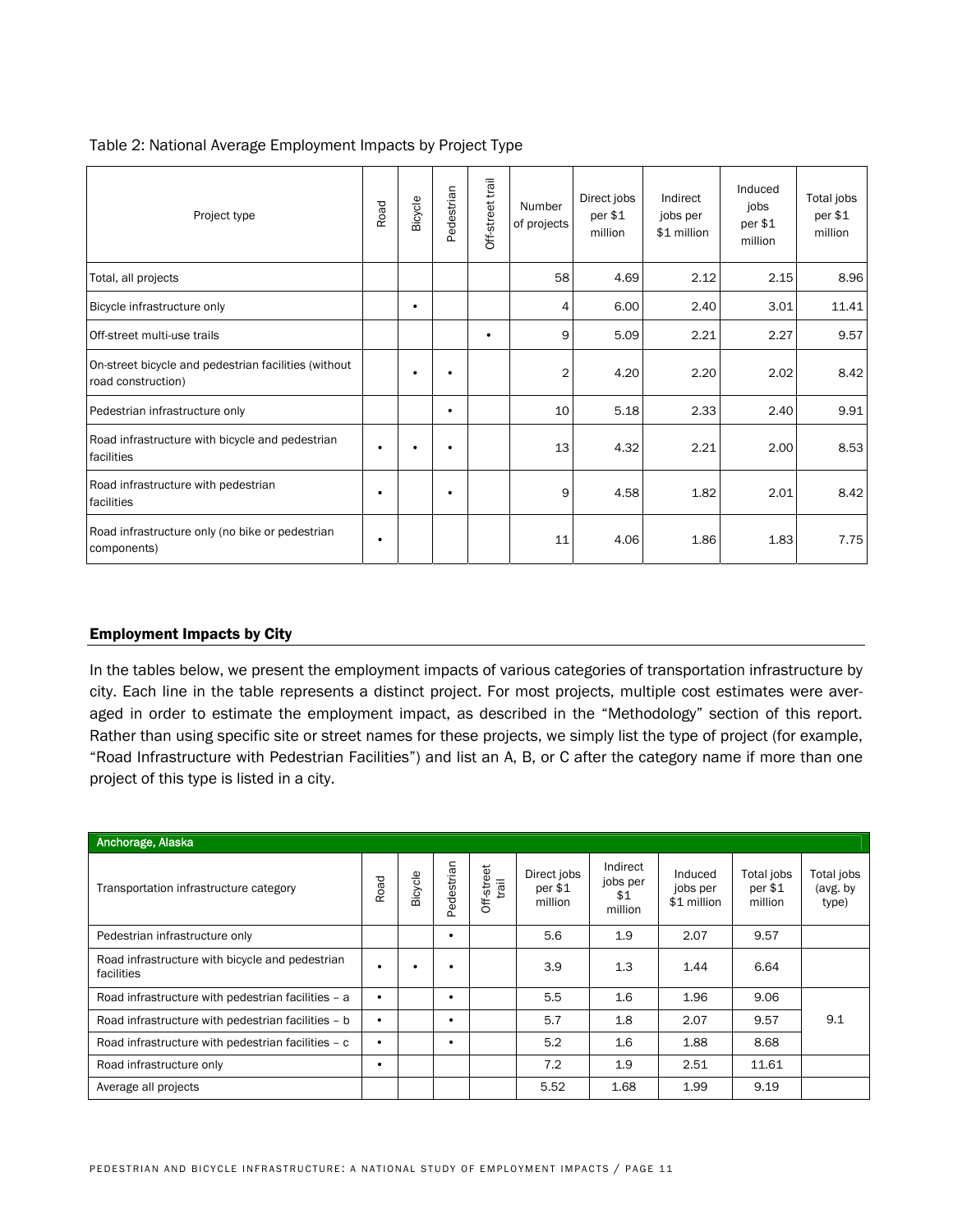| <b>Austin, Texas</b>                                          |      |         |            |                     |                                   |                                        |                                    |                                     |                                 |
|---------------------------------------------------------------|------|---------|------------|---------------------|-----------------------------------|----------------------------------------|------------------------------------|-------------------------------------|---------------------------------|
| Transportation infrastructure category                        | Road | Bicycle | Pedestrian | Off-street<br>trail | Direct jobs<br>per \$1<br>million | Indirect<br>jobs per<br>\$1<br>million | Induced<br>jobs per<br>\$1 million | Total jobs<br>$per$ $$1$<br>million | Total jobs<br>(avg. by<br>type) |
| Bicycle infrastructure only                                   |      | ٠       |            |                     | 5.9                               | 2.4                                    | 2.73                               | 11.03                               |                                 |
| Off-street multi-use trails - a                               |      |         |            | $\bullet$           | 5.9                               | 2.4                                    | 2.73                               | 11.03                               | 11.1                            |
| Off-street multi-use trails - b                               |      |         |            | $\bullet$           | 5.8                               | 2.6                                    | 2.76                               | 11.16                               |                                 |
| Road infrastructure with bicycle and pedestrian<br>facilities | ٠    | ٠       |            |                     | 6.2                               | 2.8                                    | 2.96                               | 11.96                               |                                 |
| Road infrastructure with pedestrian facilities - a            | ٠    |         |            |                     | 5.3                               | 2.3                                    | 2.5                                | 10.1                                | 8.37                            |
| Road infrastructure with pedestrian facilities - b            | ٠    |         |            |                     | 3.1                               | 1.9                                    | 1.64                               | 6.64                                |                                 |
| Average all projects                                          |      |         |            |                     | 5.37                              | 2.4                                    | 2.55                               | 10.32                               |                                 |

| <b>Baltimore, Maryland</b>                         |      |         |            |                    |                                      |                                        |                                    |                                     |                                 |
|----------------------------------------------------|------|---------|------------|--------------------|--------------------------------------|----------------------------------------|------------------------------------|-------------------------------------|---------------------------------|
| Transportation infrastructure category             | Road | Bicycle | Pedestrian | Off-street<br>jier | Direct jobs<br>$per$ $$1$<br>million | Indirect<br>jobs per<br>\$1<br>million | Induced<br>jobs per<br>\$1 million | Total jobs<br>$per$ $$1$<br>million | Total jobs<br>(avg. by<br>type) |
| Bicycle infrastructure only - a                    |      |         |            |                    | 7.9                                  | 2.5                                    | 3.95                               | 14.35                               | 13.04                           |
| Bicycle infrastructure only - b                    |      |         |            |                    | 6.1                                  | 2.4                                    | 3.23                               | 11.73                               |                                 |
| Pedestrian infrastructure only                     |      |         |            |                    | 6                                    | 2.2                                    | 3.1                                | 11.3                                |                                 |
| Road infrastructure with pedestrian facilities - a |      |         |            |                    | 3.8                                  | 1.5                                    | $\mathfrak{D}$                     | 7.4                                 | 7.1                             |
| Road infrastructure with pedestrian facilities - b |      |         |            |                    | 3.4                                  | 1.5                                    | 1.9                                | 6.8                                 |                                 |
| Average all projects                               |      |         |            |                    | 5.44                                 | 2.02                                   | 2.84                               | 10.32                               |                                 |

| <b>Bloomington, Indiana</b>                                       |      |         |            |                     |                                   |                                     |                                    |                                  |                                 |
|-------------------------------------------------------------------|------|---------|------------|---------------------|-----------------------------------|-------------------------------------|------------------------------------|----------------------------------|---------------------------------|
| Transportation infrastructure<br>category                         | Road | Bicycle | Pedestrian | Off-street<br>trail | Direct<br>jobs per<br>\$1 million | Indirect<br>jobs per<br>\$1 million | Induced<br>jobs per<br>\$1 million | Total jobs<br>per \$1<br>million | Total jobs<br>(avg. by<br>type) |
| Off-street multi-use trails - a                                   |      |         |            | ٠                   | 5                                 | 1.9                                 | 2.12                               | 9.02                             | 8.89                            |
| Off-street multi-use trails - b                                   |      |         |            | ٠                   | 4.8                               | 1.9                                 | 2.05                               | 8.75                             |                                 |
| Pedestrian infrastructure only                                    |      |         | ٠          |                     | 4.4                               | 2.2                                 | 2.02                               | 8.62                             |                                 |
| Road infrastructure with bicycle and pedestrian<br>facilities - a | ٠    |         | $\bullet$  |                     | 3.8                               | 1.7                                 | 1.69                               | 7.19                             | 7.25                            |
| Road infrastructure with bicycle and pedestrian<br>facilities - b | ٠    |         | $\bullet$  |                     | 3.9                               | 1.7                                 | 1.72                               | 7.32                             |                                 |
| Road infrastructure only                                          | ٠    |         |            |                     | 4.6                               | 1.6                                 | 1.9                                | 8.1                              |                                 |
| Average all projects                                              |      |         |            |                     | 4.42                              | 1.83                                | 1.92                               | 8.17                             |                                 |
|                                                                   |      |         |            |                     |                                   |                                     |                                    |                                  |                                 |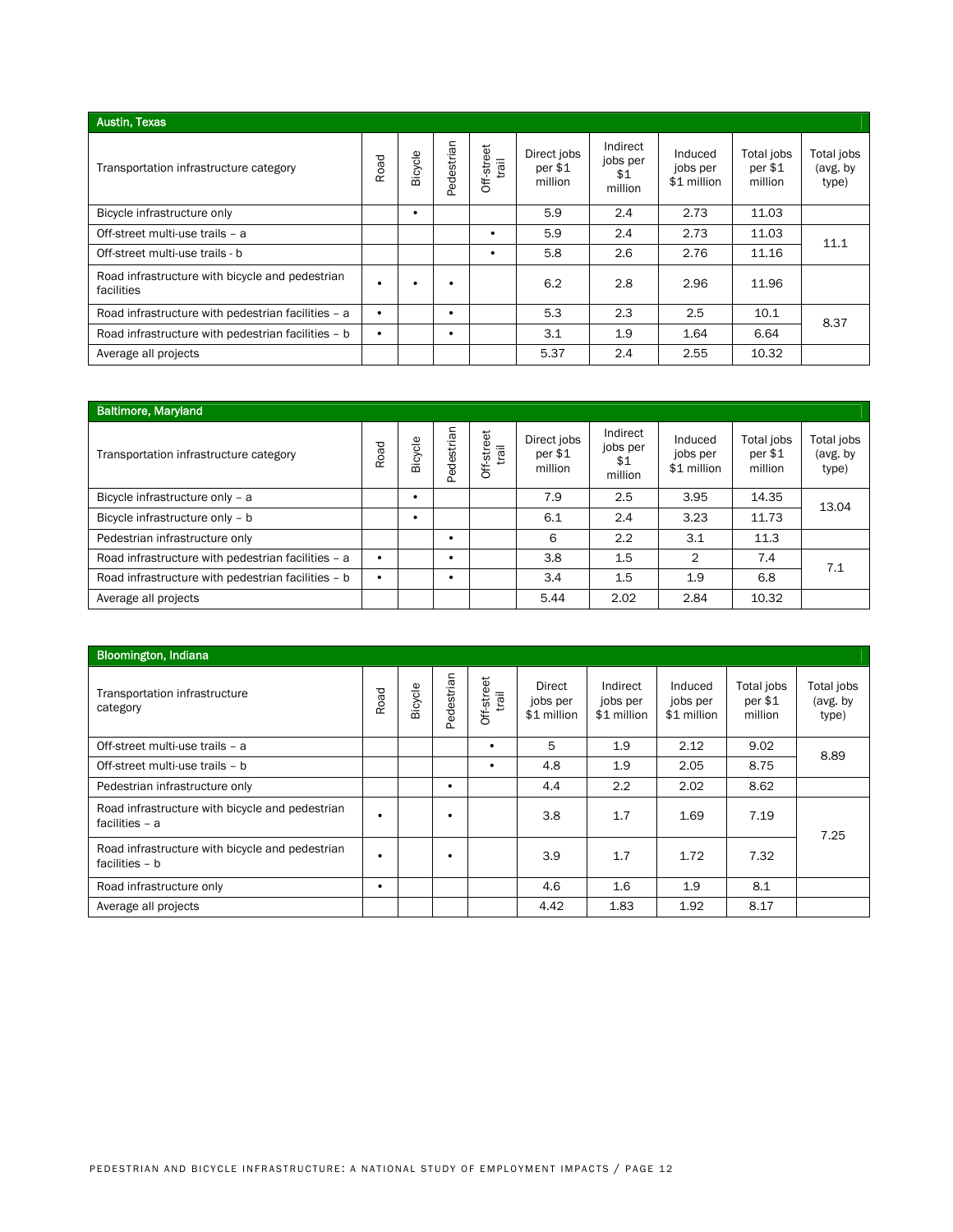| <b>Concord, New Hampshire</b>          |      |         |            |                     |                                      |                                        |                                    |                                  |                                 |
|----------------------------------------|------|---------|------------|---------------------|--------------------------------------|----------------------------------------|------------------------------------|----------------------------------|---------------------------------|
| Transportation infrastructure category | Road | Bicycle | Pedestrian | Off-street<br>trail | Direct jobs<br>$per$ $$1$<br>million | Indirect<br>jobs per<br>\$1<br>million | Induced<br>jobs per<br>\$1 million | Total jobs<br>per \$1<br>million | Total jobs<br>(avg. by<br>type) |
| Pedestrian infrastructure only - a     |      |         |            |                     | 6.7                                  | 1.9                                    | 2.71                               | 11.31                            | 10.39                           |
| Pedestrian infrastructure only - b     |      |         |            |                     | 5.4                                  | 1.8                                    | 2.27                               | 9.47                             |                                 |
| Road infrastructure only - a           |      |         |            |                     | 4.8                                  | $\mathbf{2}$                           | 2.14                               | 8.94                             |                                 |
| Road infrastructure only - b           |      |         |            |                     | 3.3                                  | 2.1                                    | 1.7                                | 7.1                              | 8.11                            |
| Road infrastructure only - c           |      |         |            |                     | 4.3                                  | $\overline{2}$                         | 1.98                               | 8.28                             |                                 |
| Average all projects                   |      |         |            |                     | 4.9                                  | 1.96                                   | 2.16                               | 9.02                             |                                 |

| Eugene, Oregon                                                      |      |         |            |                     |                                   |                                        |                                    |                                     |                                 |
|---------------------------------------------------------------------|------|---------|------------|---------------------|-----------------------------------|----------------------------------------|------------------------------------|-------------------------------------|---------------------------------|
| Transportation infrastructure category                              | Road | Bicycle | Pedestrian | Off-street<br>trail | Direct jobs<br>per \$1<br>million | Indirect<br>jobs per<br>\$1<br>million | Induced<br>jobs per<br>\$1 million | Total jobs<br>$per$ $$1$<br>million | Total jobs<br>(avg. by<br>type) |
| Pedestrian infrastructure only                                      |      |         | ٠          |                     | 4.9                               | 2.8                                    | 2.42                               | 10.12                               |                                 |
| Road infrastructure with bicycle and pedestrian<br>facilities - a   | ٠    | ٠       |            |                     | 3.7                               | 2.2                                    | 1.85                               | 7.75                                |                                 |
| Road infrastructure with bicycle and pedestrian<br>facilities - b   | ٠    | ٠       |            |                     | 4.6                               | 3                                      | 2.38                               | 9.98                                | 9.15                            |
| Road infrastructure with bicycle and pedestrian<br>facilities $- c$ | ٠    | ٠       |            |                     | 5                                 | 2.4                                    | 2.32                               | 9.72                                |                                 |
| Road infrastructure with pedestrian facilities                      | ٠    |         | ٠          |                     | 4.5                               | 2.2                                    | 2.1                                | 8.8                                 |                                 |
| Road infrastructure only                                            | ٠    |         |            |                     | 3.4                               | 1.8                                    | 1.63                               | 6.83                                |                                 |
| Average all projects                                                |      |         |            |                     | 4.35                              | 2.4                                    | 2.12                               | 8.87                                |                                 |

| Houston, Texas                                                    |      |         |            |                     |                                   |                                        |                                    |                                     |                                 |
|-------------------------------------------------------------------|------|---------|------------|---------------------|-----------------------------------|----------------------------------------|------------------------------------|-------------------------------------|---------------------------------|
| Transportation infrastructure category                            | Road | Bicycle | Pedestrian | Off-street<br>trail | Direct jobs<br>per \$1<br>million | Indirect<br>jobs per<br>\$1<br>million | Induced<br>jobs per<br>\$1 million | Total jobs<br>$per$ $$1$<br>million | Total jobs<br>(avg. by<br>type) |
| Off-street multi-use trails                                       |      |         |            |                     | 3.7                               | 2.4                                    | 1.83                               | 7.93                                |                                 |
| Road infrastructure with bicycle and pedestrian<br>facilities - a |      |         |            |                     | 4.2                               | 2.3                                    | 1.95                               | 8.45                                | 8.32                            |
| Road infrastructure with bicycle and pedestrian<br>facilities - b |      |         |            |                     | 3.9                               | 2.4                                    | 1.89                               | 8.19                                |                                 |
| Average all projects                                              |      |         |            |                     | 3.94                              | 2.36                                   | 1.89                               | 8.19                                |                                 |

| Lexington, Kentucky                                           |      |         |            |                          |                                      |                                           |                                    |                                     |
|---------------------------------------------------------------|------|---------|------------|--------------------------|--------------------------------------|-------------------------------------------|------------------------------------|-------------------------------------|
| Transportation infrastructure category                        | Road | Bicycle | Pedestrian | eet<br>trail<br>Off-stre | Direct jobs<br>$per$ $$1$<br>million | Indirect<br>jobs per<br>$$1$ mil-<br>lion | Induced<br>jobs per \$1<br>million | Total jobs<br>$per$ $$1$<br>million |
| Off-street multi-use trails                                   |      |         |            |                          | 5.1                                  | $\overline{2}$                            | 2.12                               | 9.22                                |
| On-street bicycle and pedestrian facilities                   |      |         | ٠          |                          | 4.9                                  | 2.2                                       | 2.12                               | 9.22                                |
| Road infrastructure with bicycle and<br>pedestrian facilities | ٠    |         | ٠          |                          | 4.3                                  | 1.9                                       | 1.86                               | 8.06                                |
| Average all projects                                          |      |         |            |                          | 4.77                                 | 2.03                                      | 2.03                               | 8.83                                |